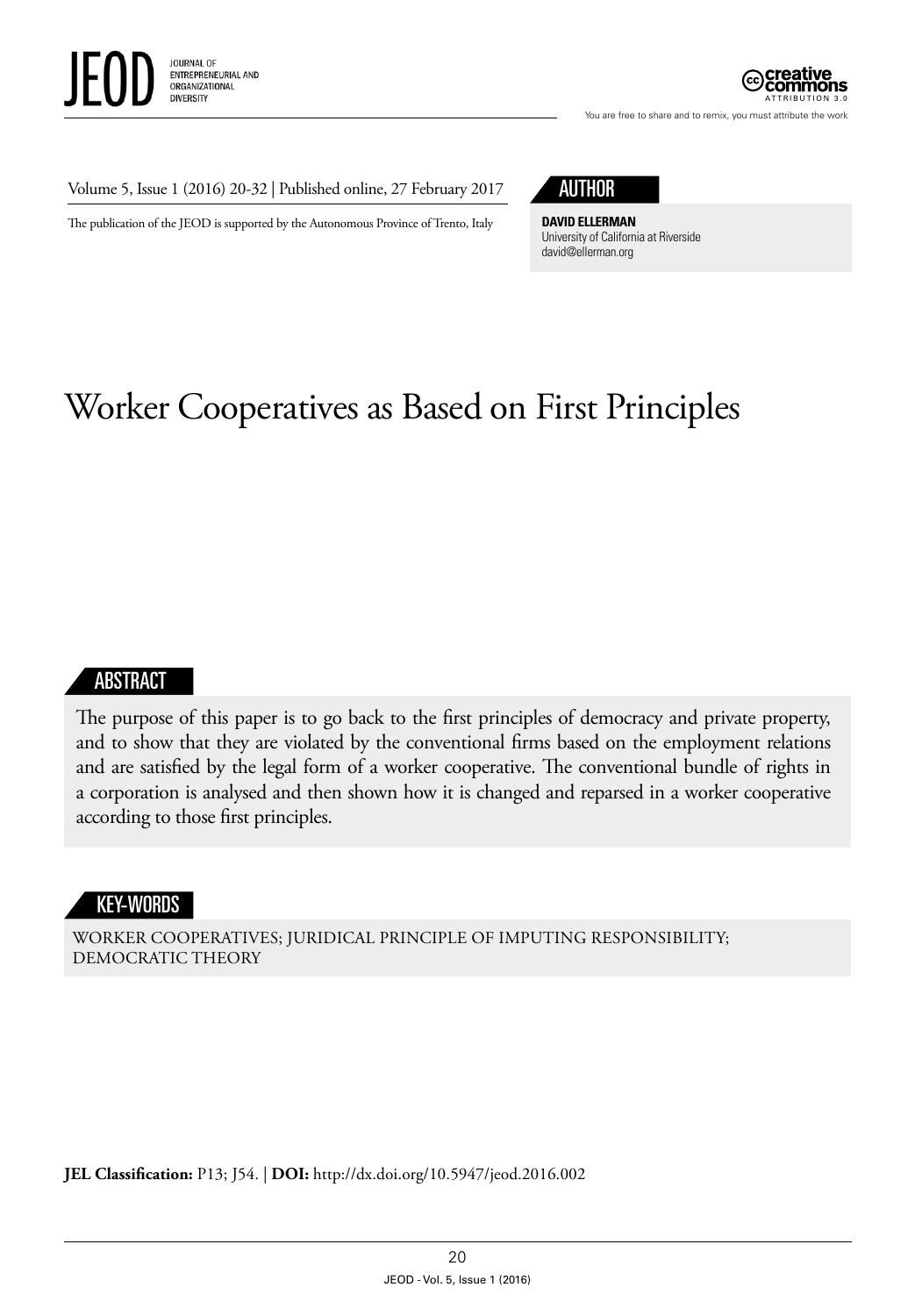### **1. Introduction**

The advanced industrialized countries in the world today are supposed to be based on the principles of democracy and private property. Yet in the conventional corporations, where people spend much of their lives, the governance is not democratic even in theory and the property structure directly violates the principle upon which private property is supposed to be based: people getting the fruits of their labour. This highly anomalous situation requires some analysis to recover the basic principles of democracy and private property, and to apply them to the workplace.

## **2. Refounding private property on the responsibility principle**

# *2.1 The application to the products of labour*

At least since the time humanity moved beyond primitive animism, it has been recognized that only persons can be responsible for anything. Things are not responsible agents; responsibility is always imputed back through an instrument to the human user. A basic function in seemingly any legal system is the determination in trials or other judgments as to who was in fact responsible for some misdeed so that the legal responsibility in terms of liabilities and penalties can be appropriately assigned. Responsibility works both ways; there is also the question of who was responsible for certain beneficial results. People should have the legal responsibility for both the positive and negative results of their deliberate actions, the "fruits of their labor". The theory of property is concerned with correctly assigning those rights and liabilities whenever new property is produced and old property is consumed, used-up, or otherwise destroyed.

That responsibility principle is essentially primordial. In the *Two Treatises on Government,* John Locke did not invent it. But Locke is usually associated with explicitly applying that principle to the theory of property, particularly the questions of property creation. This is the Lockean principle of "getting the fruits of your labour". The economic activities of production and consumption differ from exchange in that they inherently involve the initiation and termination of property rights; exchange does not. In production, the services of land, persons, and capital (to use the classical trinity) are the "inputs" that are used-up in the process of producing the products or "outputs" to be sold to the customers.

But there is a problem when production is organized under the employer-employee relationship as opposed to say a family farm or small artisan-operated workshop where people are working for themselves. All the human beings who work in a productive enterprise, working employers or employees, are jointly *de facto* responsible for using up all the inputs to the process, but *none* of those liabilities are legally assigned to the employees. Similarly that jointly responsible human activity produced the products or outputs, but *none* of the initial property rights to the produced outputs are assigned to the employees. Instead, the employees are legally treated as only the suppliers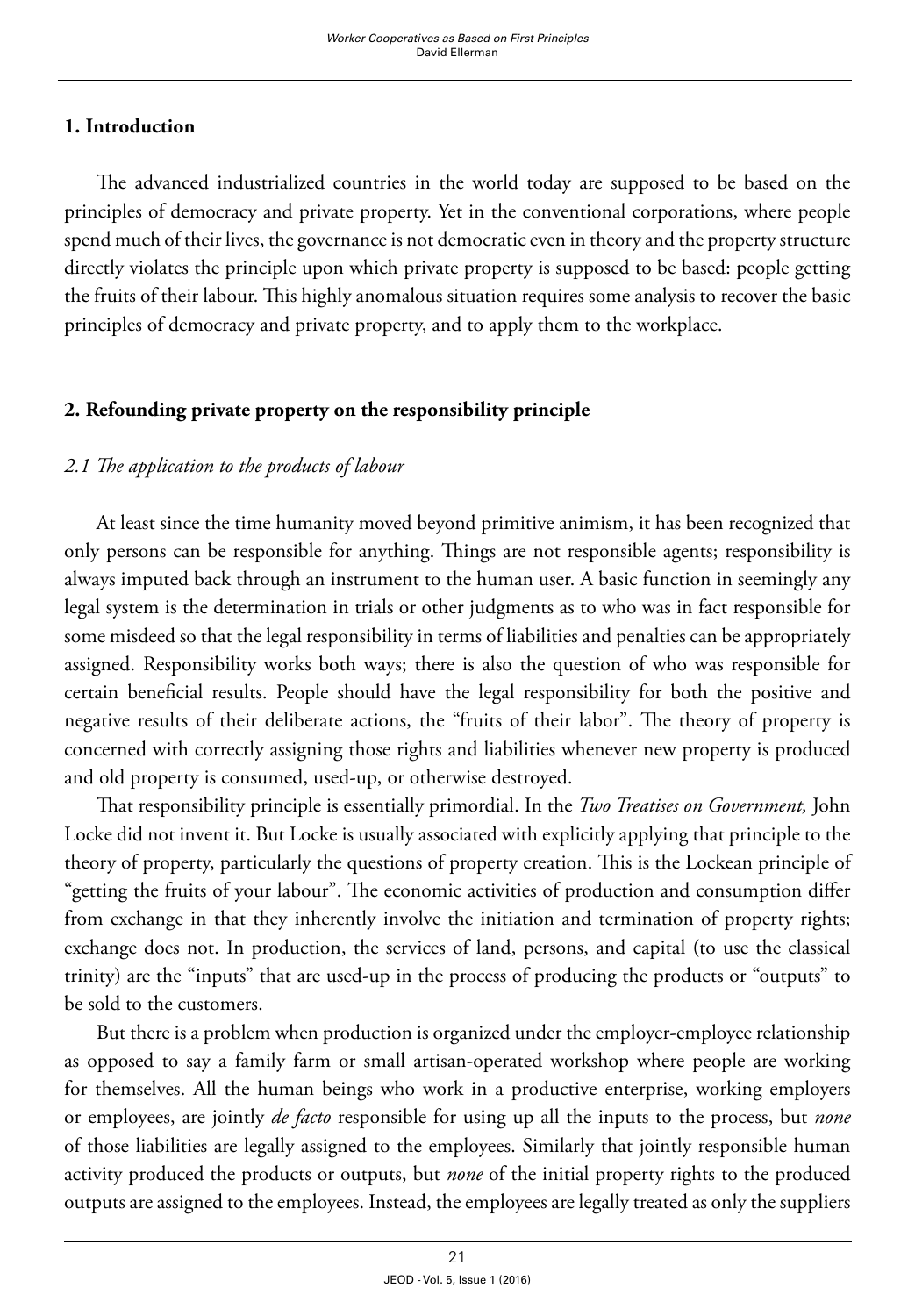of one of the "inputs", labour services, and thus they are only one of the "outside" parties to whom the liability for that used-up input is owned, a liability usually paid off as wages and salaries.

When all or the overwhelming number of the responsible human beings involved in a joint productive activity have *zero* legal liability for the used-up inputs and *zero* legal ownership of the produced outputs, then it is somewhat problematic to give an "account" for the activity in terms of the responsibility principle. Hence the economics profession, whose social role is to given an account for the system, has developed a whole theory, marginal productivity theory, which applies the responsibility principle metaphorically to both persons and things to show that all the "inputs" in competitive markets will be priced according to their marginal productivity. By refocusing on the price paid to input suppliers, the whole question of who is to appropriate the liabilities to pay the input suppliers and to appropriate the produced assets is not even raised<sup>1</sup>.

### *2.2 The inalienability of responsible human actions*

Now everyone knows that the responsibility for human actions cannot be transferred like a commodity. The simple example of a hired criminal emphasizes the *de facto* inalienability of responsibility. A hired killer might tell the judge that he "sold" his actions to his employer. He voluntarily agreed to "perform certain actions in return for agreed upon compensation" (the standard description of the labour contract), and that is the extent of his legal involvement. But the judge would no doubt be unmoved by this argument that the employer should have the sole legal responsibility. Of course, any contract to commit a crime is illegal but the hired killer is charged, along with his employer, with murder, not making an illegal contract.

When Ronald Coase (1937) described the hiring or renting of human beings as the "legal relationship normally called that of 'master and servant' or 'employer and employee'", he used a modern British law book on the employment relation. That law book explains the case of the hired criminal as follows:

"All who participate in a crime with a guilty intent are liable to punishment. A master and servant who so participate in a crime are liable criminally, not because they are master and servant, but because they jointly carried out a criminal venture and are both criminous." (Batt, 1967: 612).

When the venture "they jointly carried out" was not a criminous venture but an ordinary productive enterprise, then it is hard for our liberal scholars and social scientists to argue that employees suddenly become non-responsible instruments "employed" by their "employer". But since the Right and Left agree on not mentioning of the institutionalized violation of basic responsibility principle (applied to the products of labour) that should be the foundation of the private property system and other legal imputations—just the usual head-butting between "social ownership" and "private ownership" of the means of production<sup>2</sup>.

<sup>1</sup> See Ellerman (2016) for more analysis of property rights and marginal productivity theory.

<sup>2</sup> For a book-length treatment of the labor theory of property and related questions, see Ellerman (1992).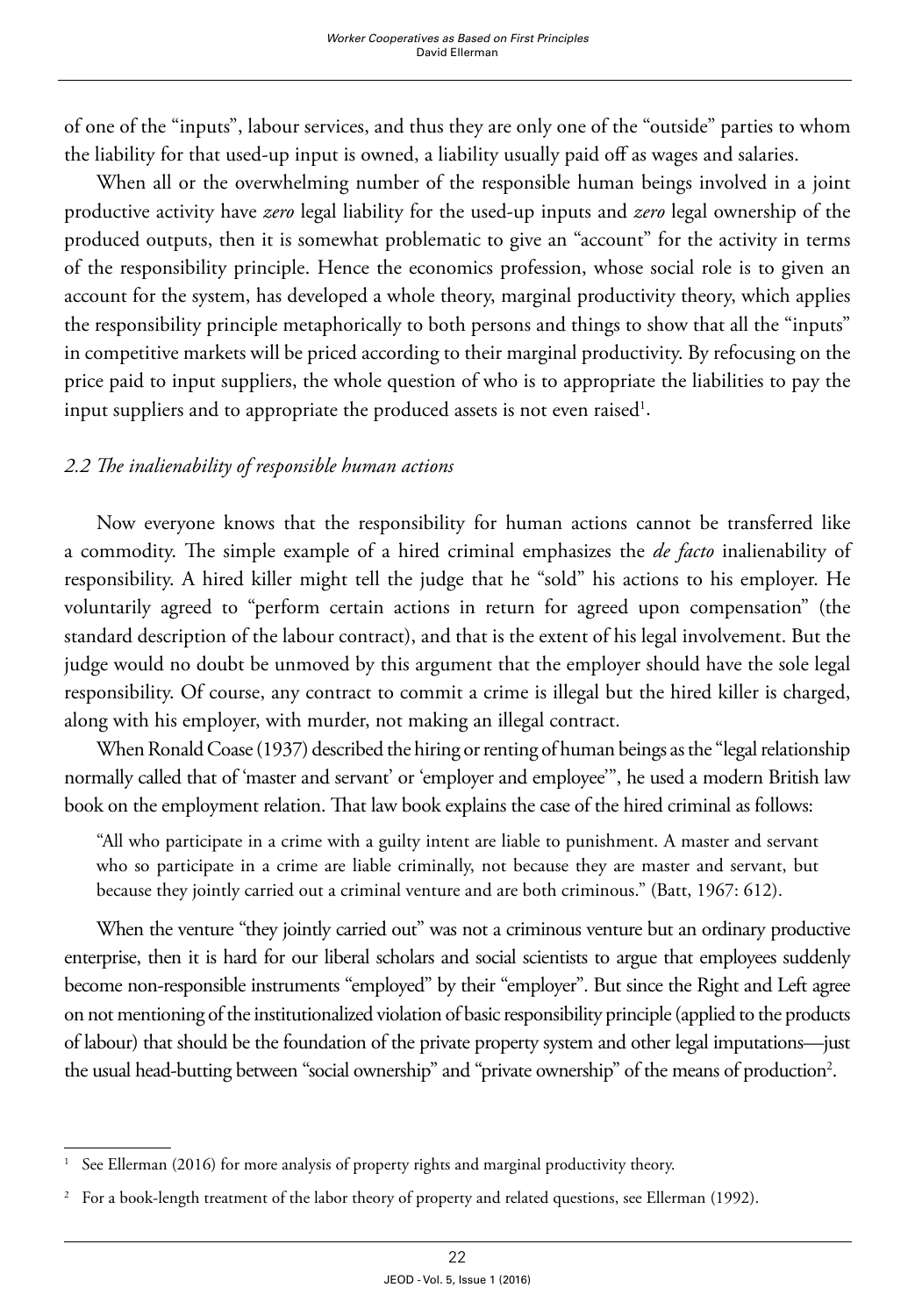#### **3. The consent-versus-coercion misframing**

Although our main focus is on property rights, it may be helpful to briefly mention the parallel analysis of contracts.

A basic misframing shared by the Right and Left is the framing of issues in terms of consent versus coercion. Then the Right takes the high moral stand in favour of consent and contract as opposed to systems based on inherited status, divine rights, patriarchy, or totalitarian coercion. "Legitimate government must be founded on the consent of the governed" (Tomasi, 2012: 5)<sup>3</sup>. And the Left accepts the framing but argues that some contractual institutions, like wage labour, are not "really" voluntary and are more akin to feudalism and slavery.

**Figure 1. Standard liberal coercion-versus-consent dichotomy**



But here classical liberalism suffers from intellectual amnesia. From Antiquity down to the present, the sophisticated defences of political autocracy and even individual slavery have been based on consent.

For instance, the codification of Roman law in *Institutes* of Justinian gave three ways slavery could be legitimate and all had the incidence of consent and contract. One was an explicit contract. Another was a case where a person had by their own actions committed a crime worthy of capital punishment (e.g., being a prisoner in a war against Rome) and who then voluntarily agreed in a plea bargain to a lifetime of slavery instead of the capital punishment. And the third rationale is where a child of a slave mother is raised for eighteen or so years using the food, clothing, and shelter provided by the master, and this debt needs to be paid off through work (all the while accumulating more debt to the "company store") or some other payment that would be a buy-out or manumission from this debt peonage.

<sup>3</sup> John Tomasi (2012) may be used as a representative and recent restatement of classical liberal thought—although Robert Nozick (1974) was also a classic (if extreme) representative.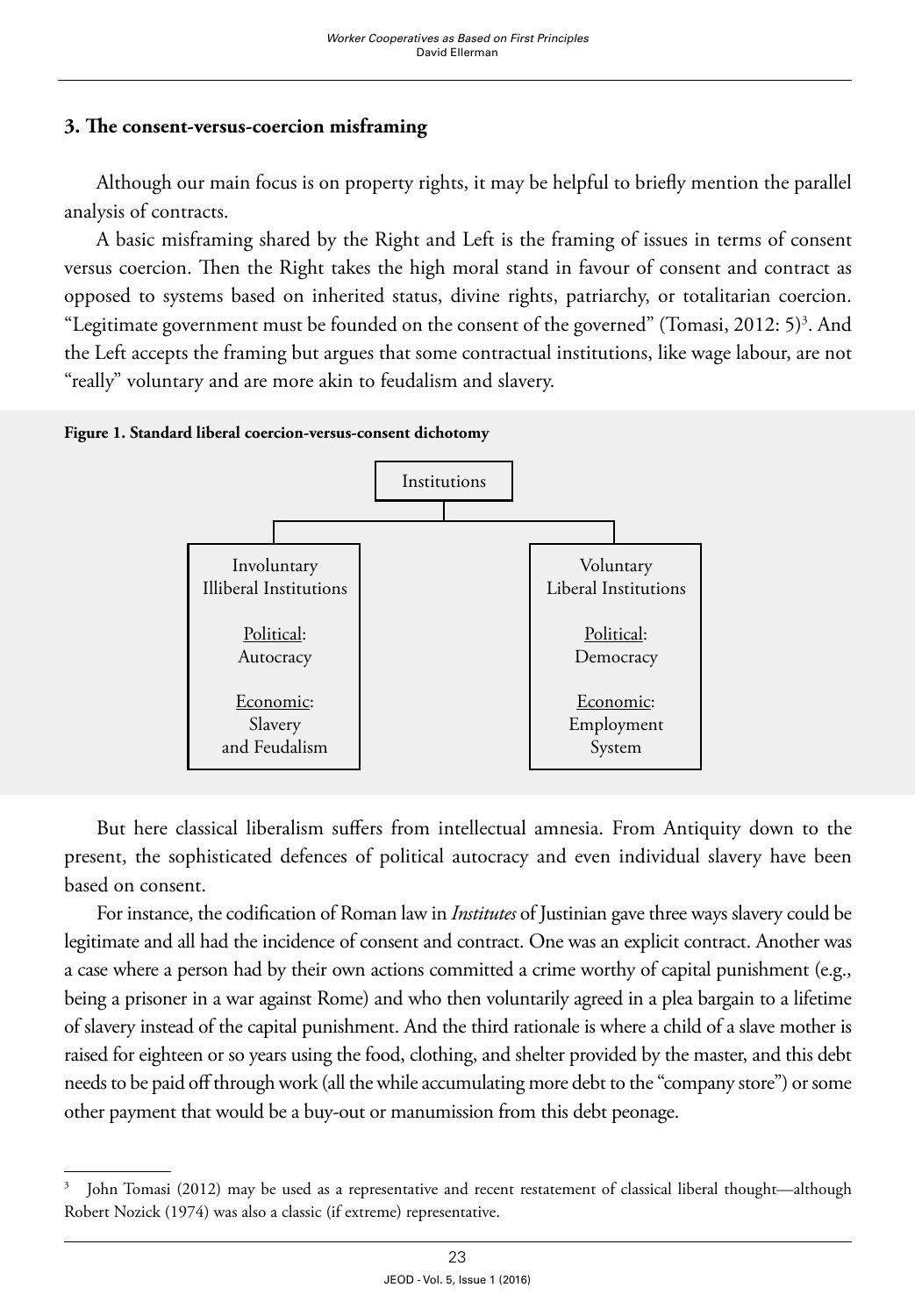On the liberal idea of government based on the "consent of the governed", the great legal scholar, Otto von Gierke showed that at least by the Middle Ages, "there was developed a doctrine which taught that the State had a rightful beginning in a Contract of Subjection to which the People was party…. Indeed that the legal title to all Rulership lies in the voluntary and contractual submission of the Ruled could therefore be propounded as a philosophic axiom" (Gierke, 1958: 38-40). For instance, where monarchy existed as a settled condition, then the sophisticated legitimation was not by Locke's carefully chosen foil, the patriarchy of Filmer, or by the Church's Divine Right, but by the implied contract of subjection that had been vouchsafed by the prescription of time.

Since the sophisticated defence of all stripes of autocracy could be viewed as based on a social contract of subjection, the *pactum subjectionis*, what then is the defining characteristic of democracy that seems to escape our classical liberal scholars? The relevant distinction is not the contrast of coercion versus consent (or status versus contract etc.), but the distinction between:

- 1. contracts that alienate and transfer the right of self-government,<sup>4</sup> and
- 2. contracts that only delegate authority to representatives to govern in the name of the governed.



**Figure 2. The reframing in terms of alienable versus inalienable human rights**

<sup>4</sup> It might be noted that this alienation violates the de facto inalienability of responsible agency that is used later in connection with the workers' inalienable responsibility for the fruits of their labor.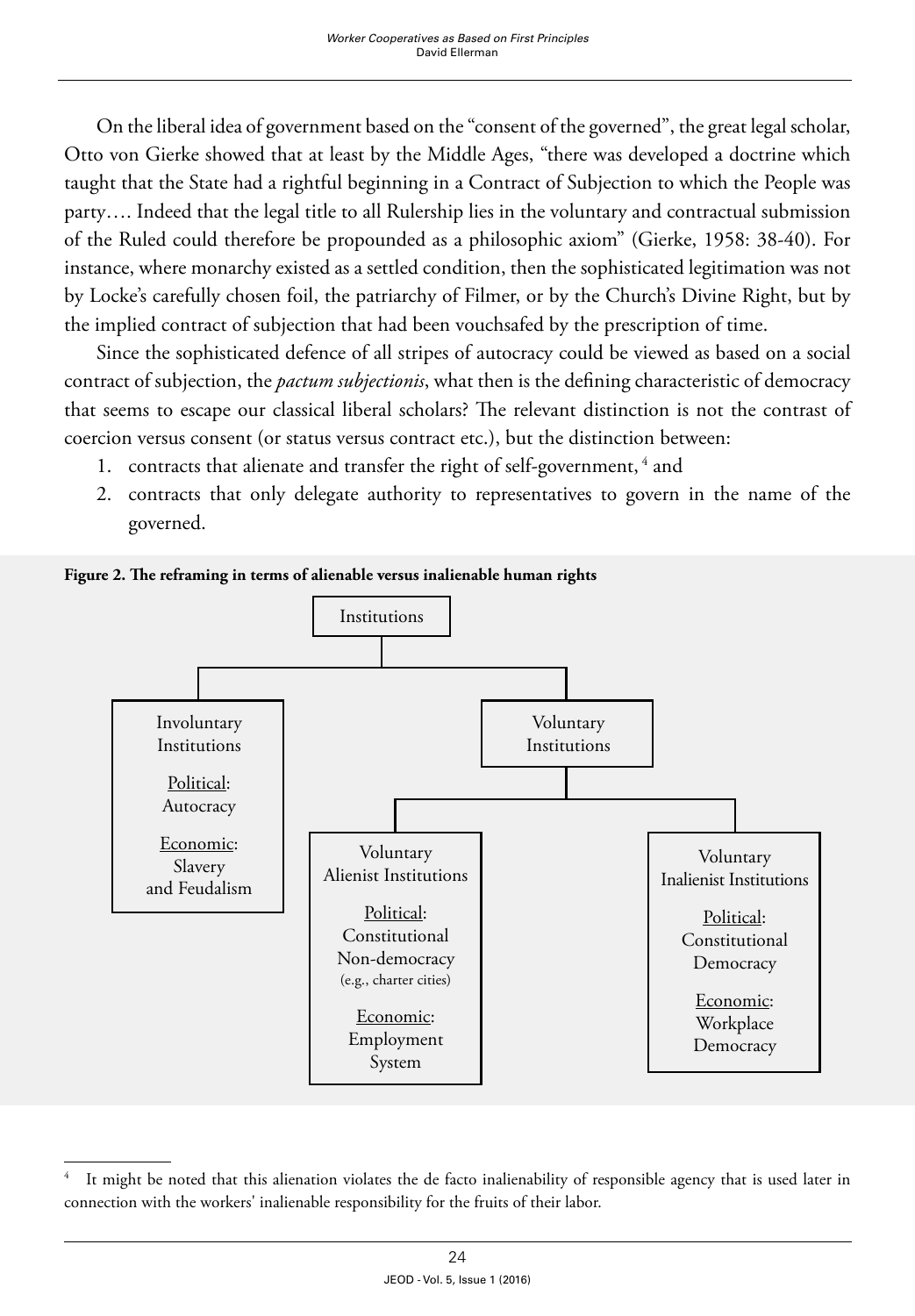Again Gierke traces this contrast between a *pactum subjectionis* and a democratic constitution.

"This dispute also reaches far back into the Middle Ages. It first took a strictly juristic form in the dispute [...] as to the legal nature of the ancient *translatio imperi* from the Roman people to the Princeps. One school explained this as a definitive and irrevocable alienation of power, the other as a mere concession of its use and exercise. [...] On the one hand from the people's abdication the most absolute sovereignty of the prince might be deduced, [...] On the other hand the assumption of a mere *concessio imperii* led to the doctrine of popular sovereignty" (Gierke, 1966: 93-94).

The civic republican scholar, Quentin Skinner (1978) has emphasized the same contrast between alienation and delegation. Democratic theory is in fact based not on the courageous liberal stand against coercion and in favour of the consent of the governed nor on the critique of a *pactum subjectionis* as not being "really" voluntary. Democratic theory is based on a critique of the contracts of alienation as alienating that which is inalienable (Ellerman, 2005; 2010; 2015)<sup>5</sup>.

The theory of inalienable rights descends from the Reformation (inalienability of conscience) and the Enlightenment through the abolitionist, democratic, and feminist movements to modern times. The basic idea is as simple as the consequences are profound. Due to the factual status as being mature person of normal capacity, people qualify for certain basic rights *qua persons* (or *qua humans*, if one prefers the human rights terminology). The argument was that any rights one has *qua* person are inalienable, even by a *really* voluntary contract and for whatever compensation, since after the contract is signed and "validated" by the legal authorities, then person still qualifies for the same rights on the same grounds *qua* person. Hence, the pretended legal alienation was inherently invalid, and those *qua*-person (or *qua*-human) rights are inherently inalienable.

 Of course, a legal system can still "validate" such a contract and count obedience to one's master, sovereign, husband, or employer as "fulfilling" the contract, and then legally enforce the consequences in a type of legalized or institutionalized fraud. But as a result of the aforementioned social movements, voluntary self-sale contracts, nondemocratic pacts of subjection, and coverture marriage contracts have all been abolished in the advanced democracies. Only the system of human rental contracts remains $\delta$ .

<sup>5</sup> The disconnect between classical liberal thought and democracy is clearly visible in the debate on charter cities (as advocated by Paul Romer, the new Chief Economist of the World Bank), "free cities", or start-up cities which are newly built cities run by a foreign country, a corporation, or a group of rulers where people would indicate their consent to alienate their self-governance rights by voluntarily moving there and where they are free to leave at any time. The disconnect is shown by the strong libertarian support for such nondemocratic municipal governments like in old Hong Kong or modern Dubai.

<sup>6</sup> "The commodity that is traded in the labour market is labour services, or hours of labour. The corresponding price is the wage per hour. We can think of the wage per hour as the price at which the firm rents the services of a worker, or the rental rate for labour. We do not have asset prices in the labour market because workers cannot be bought or sold in modern societies; they can only be rented. (In a society with slavery, the asset price would be the price of a slave)" (Fischer, Dornbush and Schmalensee., 1988: 323). Americans say "rental car" and the British say "hire car" but they mean the same thing. A rented person is a hired person, an "employee".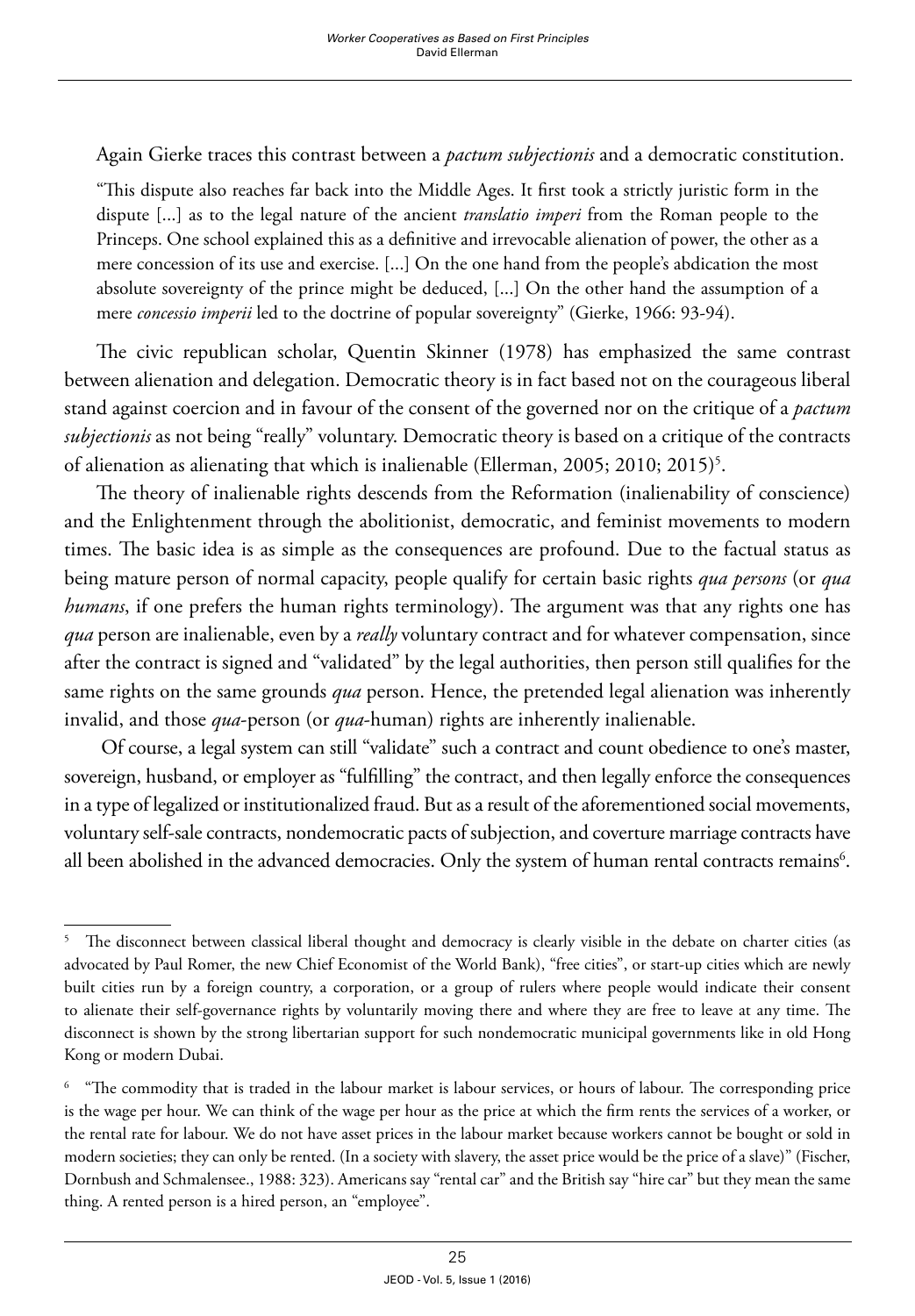Classical liberal thought has done its job well to get much of the Left to use the consent/ coercion framing and to quibble about what is "really" voluntary (or whether the payment is big enough to compensate for all the "alienated labour-time")—as if the whole institution for renting people would be acceptable if only people had other choices (like a guaranteed basic income or suitable self-employment) or were paid higher human rentals<sup>7</sup>.

This inalienable rights critique is not a choice in the liberal buffet because the contractual foundation for the governance of what most people do all day long, namely the employment contract, is an alienation contract. The employer is not the delegate, representative, or trustee of the employees and does not manage in the name of those managed. Hence the liberal insistence on the consent-versus-coercion framing is required so that the "legal relationship normally called that of 'master and servant' or 'employer and employee'" (Coase, 1937: 403) and political democracy will appear on the *same* side of consent-versus-coercion framing, whereas they are on the opposite sides of the alienation-versus-delegation framing (see previous diagrams).

# **4. Re-constituting the corporation from first principles**

# *4.1 The responsible corporation*

There have been a few—very few—social commentators who have pointed out the roots of the institutionalized irresponsibility in the absentee-owned joint stock corporation. In his 1961 book aptly entitled *The Responsible Company*, George Goyder quoted a striking passage from Lord Eustace Percy's *Riddell Lectures* in 1944:

"Here is the most urgent challenge to political invention ever offered to the jurist and the statesman. The human association which in fact produces and distributes wealth, the association of workmen, managers, technicians and directors, is not an association recognised by the law. The association which the law does recognise—the association of shareholders, creditors and directors—is incapable of production and is not expected by the law to perform these functions" (Percy, 1944: 38; quoted in Goyder, 1961: 57).

As indicated by Percy and Goyder, the basic solution is the re-constitutionalizing of the corporation so that the "human association which in fact produces and distributes wealth" is recognized in law as the legal corporation where the ownership/membership in the company would be assigned to the "workmen, managers, technicians and directors" who work in the company.

<sup>7 &</sup>quot;One can even say that wages are the rentals paid for the use of a man's personal services for a day or a week or a year. This may seem a strange use of terms, but on second thought, one recognizes that every agreement to hire labor is really for some limited period of time. By outright purchase, you might avoid ever renting any kind of land. But in our society, labor is one of the few productive factors that cannot legally be bought outright. Labor can only be rented, and the wage rate is really a rental" (Samuelson, 1976: 569).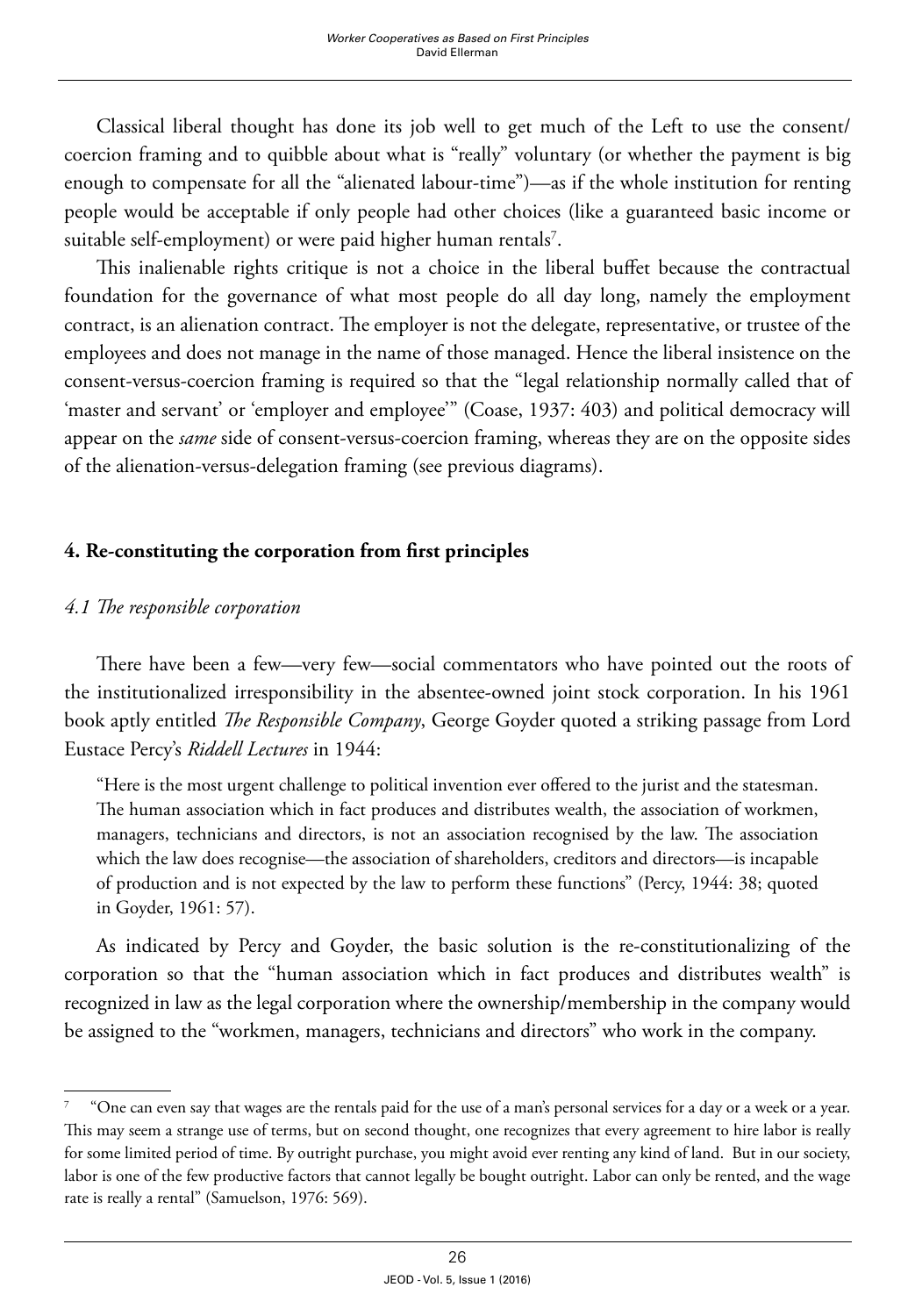# *4.2 The bundle of corporate rights*

We are now in a position to parse the rights involved in a corporation so that we may consider how the rights might be differently structured in a democratic firm based on first principles. We simplify down to the essentials: the voting rights (to elect the board to select the management and to vote on any other questions put to the owners/members) and the economic value rights, which can now be parsed into the net asset value, and the profits rights. The net asset value is for the current time but the voting and profit rights need to be broken down into the current rights and future rights after the current time period (since in a worker cooperative, the current workers are not necessarily the same as the future workers—see below). Thus we have the following taxonomy:

| Table 1. Corporate rights    |  |  |
|------------------------------|--|--|
| A. Voting Rights             |  |  |
| A.1. Current Voting Rights   |  |  |
| A.2. Future Voting Rights    |  |  |
| B. Value Rights              |  |  |
| B.1. Profit Rights           |  |  |
| B.1.a. Current Profit Rights |  |  |
| B.1.b. Future Profit Rights  |  |  |
| B.2. Net Asset Value         |  |  |

In the conventional joint stock company, these corporate rights (voting plus value rights) are property rights represented by the common voting shares that may be owned and freely transferred as any other property rights. The point is to see how a worker cooperative or democratic corporation would restructure these rights.

#### *4.3 The structure of rights in a democratic corporation*

In a democratic firm such as a worker cooperative, the corporate ownership rights are not only rebundled but are assigned on a different basis. The voting rights are assigned on the basis of democratic principle of self-government. The people working in the firm are the only people under the management of the firm's managers so by the democratic principle, the voting rights to elect those managers (perhaps indirectly through board election) should be assigned to the people working in the firm. Note that this assignment to those people is based on the assumption that those people are playing a certain functional role, i.e., working in the firm. They do not "own" the voting rights as property rights to be held or sold independently of their functional role. It is the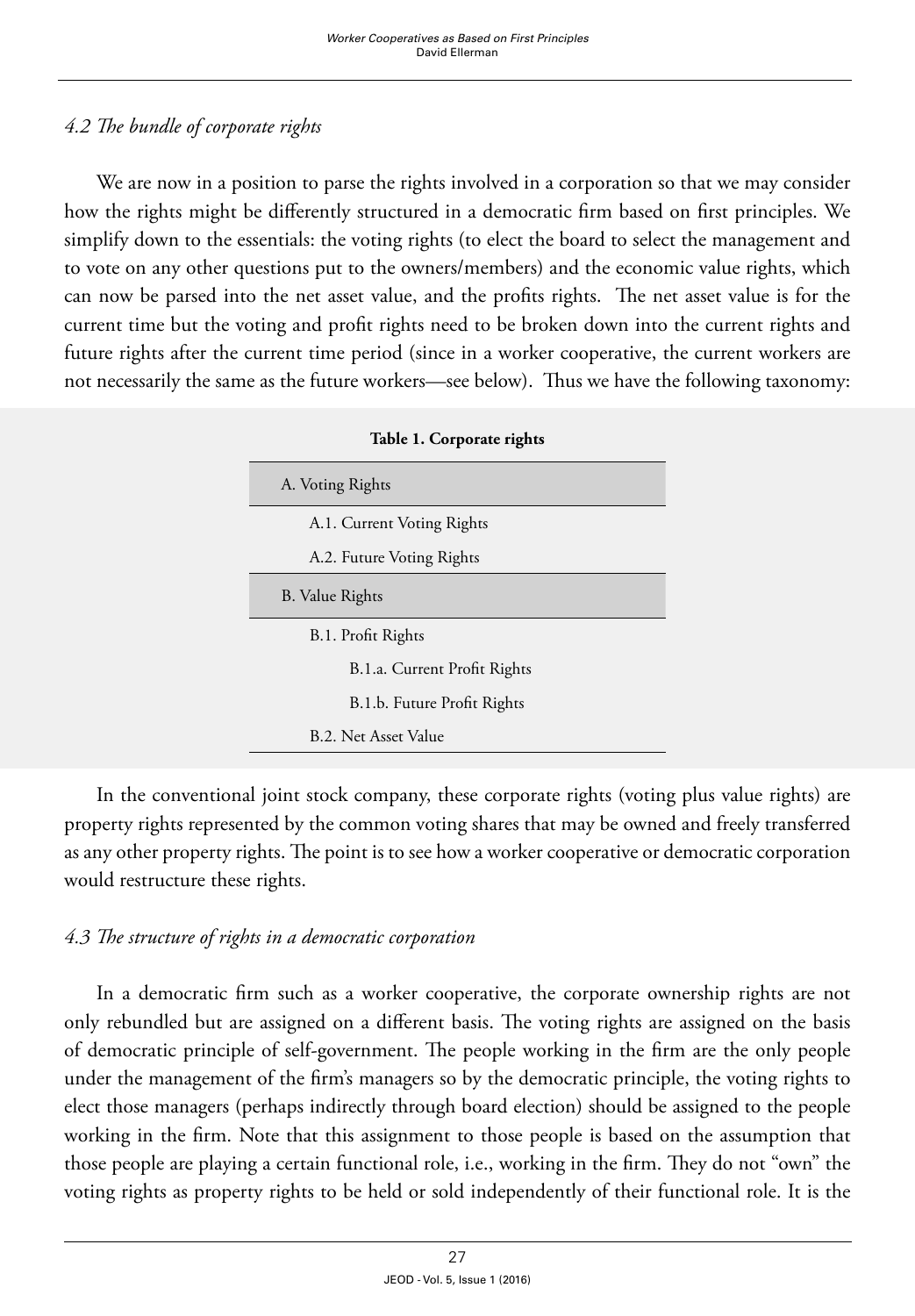same with voting rights in a political democracy. For instance, the voting rights in a democratic town or municipality are attached to the functional role of residing in the town or municipality.

We call rights assigned to a functional role *personal rights*. Where the entitling functional role is just being a person, then those personal rights are the basic human rights. In a democratic community of work or of residence, then the functional role is working in or residing in the community. In any case, such personal rights may not be sold as alienable property rights since the buyer may not have the entitling role (e.g., the "selling" of voting rights in a city or country to a non-resident or noncitizen would be invalid); and if the "buyer" had the entitling role, then he or she would already have the rights on that basis. That is also why such rights are "one per person", e.g., one-person/ one-vote, unlike property rights that can be purchased in any quantity.

The workers in the firm change so the assignment of the voting rights will change with the workforce. The future workers, like the future citizens in a political democracy, do not have to buy their voting rights from the present holders. Hence the separation of the (A) Voting Rights into the (A.1.) Current Voting Rights and (A.2.) Future Voting Rights. It is the (A.1.) Current Voting Rights that are part of the bundle of *Membership Rights* attached to the functional role of currently working in the democratic firm. The (A.2.) Future Voting Rights would be assigned when the future becomes the present.

The second normative principle, here called the *responsibility principle*, is just the standard jurisprudential norm of assigning to people the legal responsibility for the results of their deliberate and intentional actions. The intentional actions of the people working in the firm produce the outputs by using up the raw materials, intermediate goods, and the services of the durable goods in the firm. In net terms, the revenue from the outputs minus the non-labour costs for the inputs is the net valued added which can be parsed as: wages plus profits. That is the net value of the assets (outputs) and the liabilities (for non-labour inputs) that the people working in a firm are jointly *de facto* responsible for producing. Hence, by the responsibility principle, they should legally appropriate those assets and liabilities and thus receive the net value added. Since they already receive the wages, the additional value accruing to the people in a democratic firm is the (B.1.a.) Current Profit Rights. Thus, those rights would also be in the bundle of membership rights assigned as personal rights to the functional role of working in the firm. As one might expect, the (B.1.b) Future Profits Rights represent the future positive and negative products that would be assigned to the future workers who produce them.

Thus on the basis of the first principles of democracy and private property (responsibility), we have accounted for all the rights except the (B.2.) Net Asset Value rights.

Current workers will, to be sure, use up the capital services derived from the company's assets and that is why they are held legally responsible for those liabilities, but we are now concerned with the rights to the net asset value. This value represents property assets and liabilities accumulated in the firm by production and exchange activities in the past.

The system of internal capital accounts (or divisible reserves), pioneered by the Mondragon cooperatives (Ellerman, 1990; 2007), is the means of keeping track of that history in a democratic firm so that the net asset value is owed in varying amounts to current and past members. These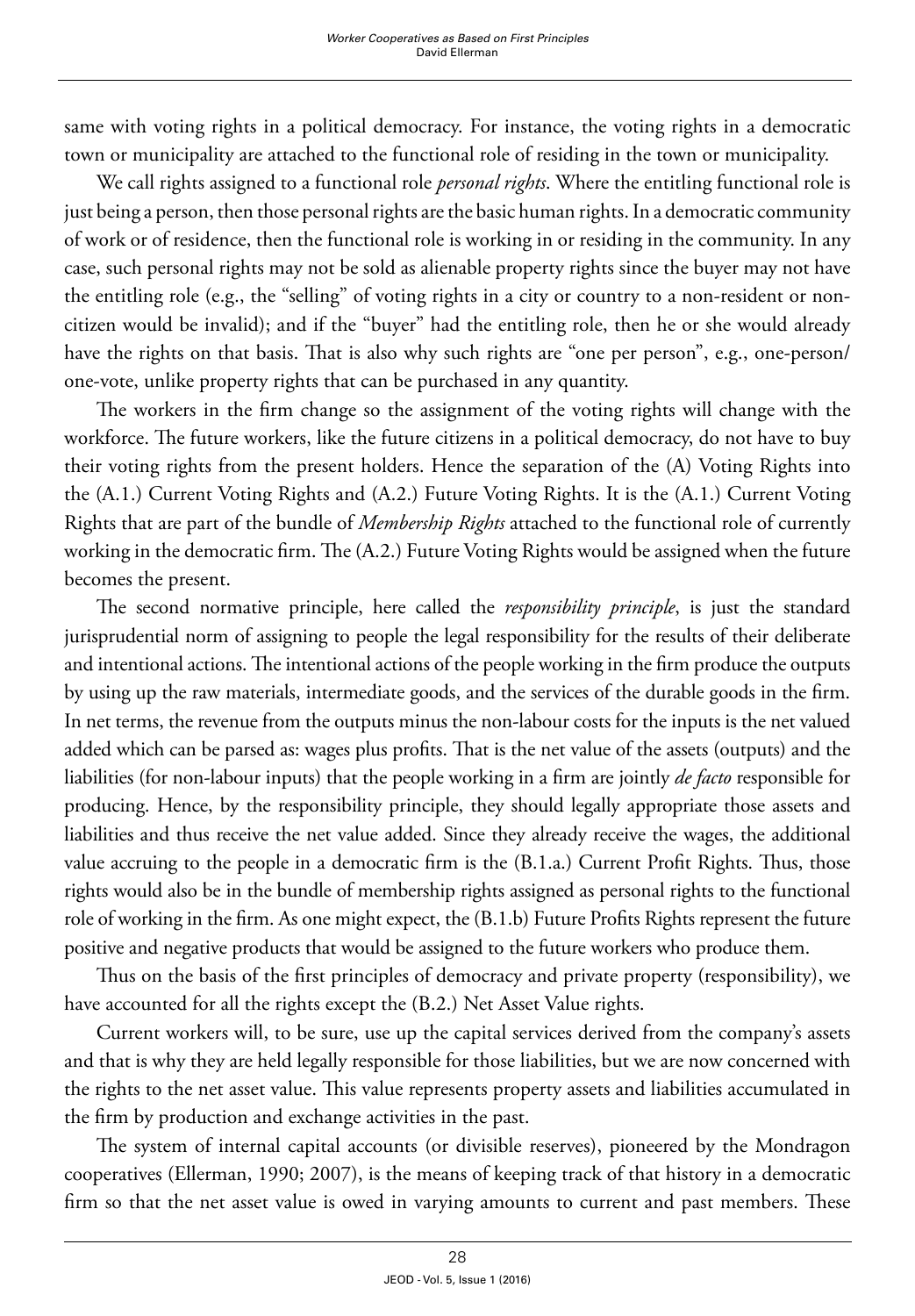accounts should be thought of as like savings accounts within the firm, i.e., as an internal form of debt capital since no "equity rights" (voting or profit rights) are attached to capital in a worker cooperative. Indeed, the internal capital accounts should be interest bearing. The members contributed to that value through any membership fees paid in and through any profits (or losses) retained in the firm rather than being paid out (or assessed in the case of losses). Those net asset rights (B.2.) are property rights, not personal rights. One litmus test to distinguish personal and property rights is inheritability. If a member dies, the voting and profit rights (like political voting rights) do not pass to the person's estate, but the internal capital account balance would be a debt of the company to the estate of the deceased member. In any case, the ending balance in an individual capital account is a debt of the cooperative to the member or member's estate when the member exits from the firm and should be paid out over a period of years.

There may also be a collective or unindividuated account that is part of the net asset rights (B.2.). For instance, when the cooperative is first established, there may be an endowment from the past that the worker-members should not appropriate to themselves in their individual accounts. There is also a self-insurance rationale for such a collective account. Since it is an obligation of the cooperative to eventually pay out a member's individual account, that burden might be lessened by allocating a certain percentage of each year's net income as a self-insurance premium to the collective account. That insurance then "pays off" when a similar percentage of losses are allocated to the collective account. Also small labour-intensive cooperatives without much capital may find it impractical to maintain individual capital accounts.

Another practical consideration is a "roll-over" scheme where each entry in an individual account is paid out, say, eight years after the entry is added—where any losses would be applied to the oldest entries. If an entry has "run the gauntlet" for the eight years, then it should be paid out. This will slowly reduce the balance in the older members' accounts (so they won't bear the bulk of the risk) and increase the balance in the younger members' accounts as the younger members are, in effect, slowly paying out the retained profits of the older members (for more on the roll-over scheme, see Ellerman, 1990). Much experimentation is needed to determine the best way to run the system of internal accounts.

#### *4.4 Controversy about capital structure in worker cooperatives*

There are also some controversies about the capital structure of worker cooperatives. In practice, some cooperatives have no internal capital accounts so the whole equity is "social ownership". This may be a holdover from muddled Marxian notions of "social ownership of the means of production" as if the members' share of retained net income in their capital account would be "private ownership" having voting and profit rights attached to it—which, as explained above, is not the case.

While the amount in a member's capital account does not affect their share of future profits or voting rights, that amount was built up through the past retention of net income that represented the fruits of their past labour. Therefore "socializing" that value of the fruits of their labour (through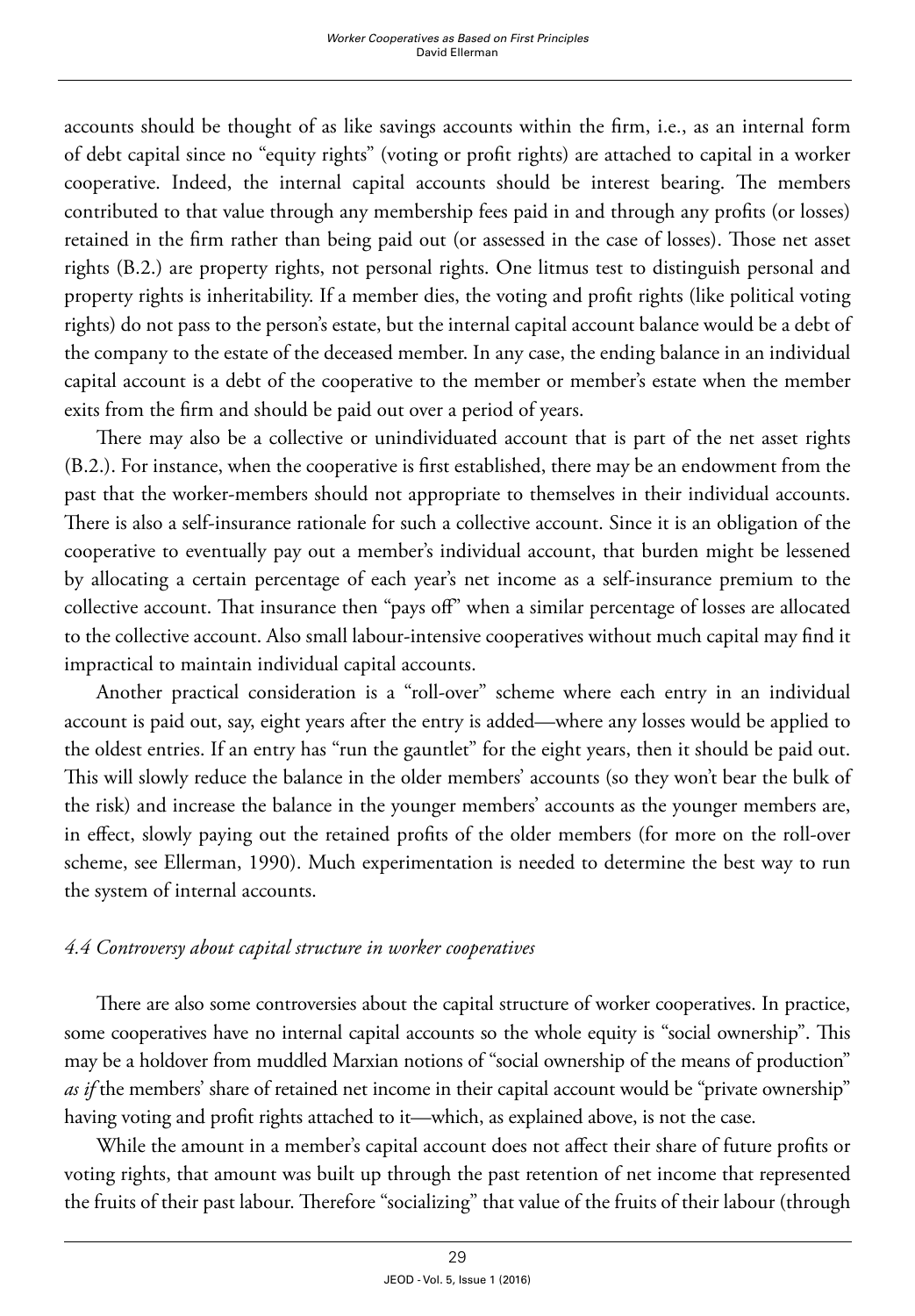misplaced Marxian moralizing against "private ownership") is an infringement of their rights usually resulting in members wanting to pay out all net earnings and finance any capital additions with debt. Why should members' forfeit any claim on their earnings that they choose to keep in the firm for a while (e.g., to help get a bank loan for the rest of a capital good acquisition)—earnings they could have paid out to themselves as their individual property?

In fact, this whole discussion about individual versus collective internal capital accounts (and personal versus property rights) may be too complicated to fit into the simplistic Marxist scheme of "ownership of the means of production". Within that scheme even though a worker cooperative has membership based on labour and even if all capital assets financed by external debt, as long as those assets are owned by the cooperative itself, that is "private ownership of the means of production" and thus capitalism.

"In such a case, the founders of the firm are indeed entitled to appropriate both the firm's output and the assets they have purchased; and, as soon as the firm is fitted out with the required production equipment, they become the owners of the firm's capital goods although they merely borrowed their capital. Consequently this is a capitalist system proper" (Jossa and Cuomo, 1997: 111).

Thus the Marxist reasoning reaches the silly conclusion that all western worker cooperatives like the Mondragon cooperatives are "capitalist" since the cooperative as a corporate entity (and not the government or "society") owns its own capital assets.

Unfortunately, the Yugoslav system of socialist self-management never advanced beyond that muddled Marxist notion of social ownership, which created a number of problems to say the least. One horizon problem (Ellerman, 1986) was that it removes the incentive for older workers to support any reinvestment of money they could have taken home since they will not be around to use any capital assets thereby self-financed by the company. When the members resisted retaining earnings since that would wipe out their claim on *their* earnings, the state took partial control of their earnings by imposing capital maintenance requirements. Moreover, in the end of the tragic Yugoslav case, the "social ownership" created the legitimation, when political socialism broke down, for the various successor republics to take over the firms and sell them as conventional companies.

Well-structured worker cooperatives, like the Mondragon cooperatives, are *private* democratic organizations, not some sort of quasi-governmental entity.

| <b>Rights Structure</b>                        | <b>Capitalist Corporation</b>               | <b>Democratic Corporation</b>                                                       |
|------------------------------------------------|---------------------------------------------|-------------------------------------------------------------------------------------|
| Current membership rights (A.1.<br>$+ B.1.a.)$ | Owned as property rights<br>by shareholders | Assigned as personal rights<br>to the current workers                               |
| Future membership rights<br>$(A.2.+B.1.b)$     | Owned as property rights<br>by shareholders | Assigned as personal rights<br>to the future workers                                |
| Net Asset Value rights (B.2.)                  | Owned as property rights<br>by shareholders | Owned as property rights by the current<br>workers (assuming no collective account) |

**Table 2. Comparison of Structure of Rights**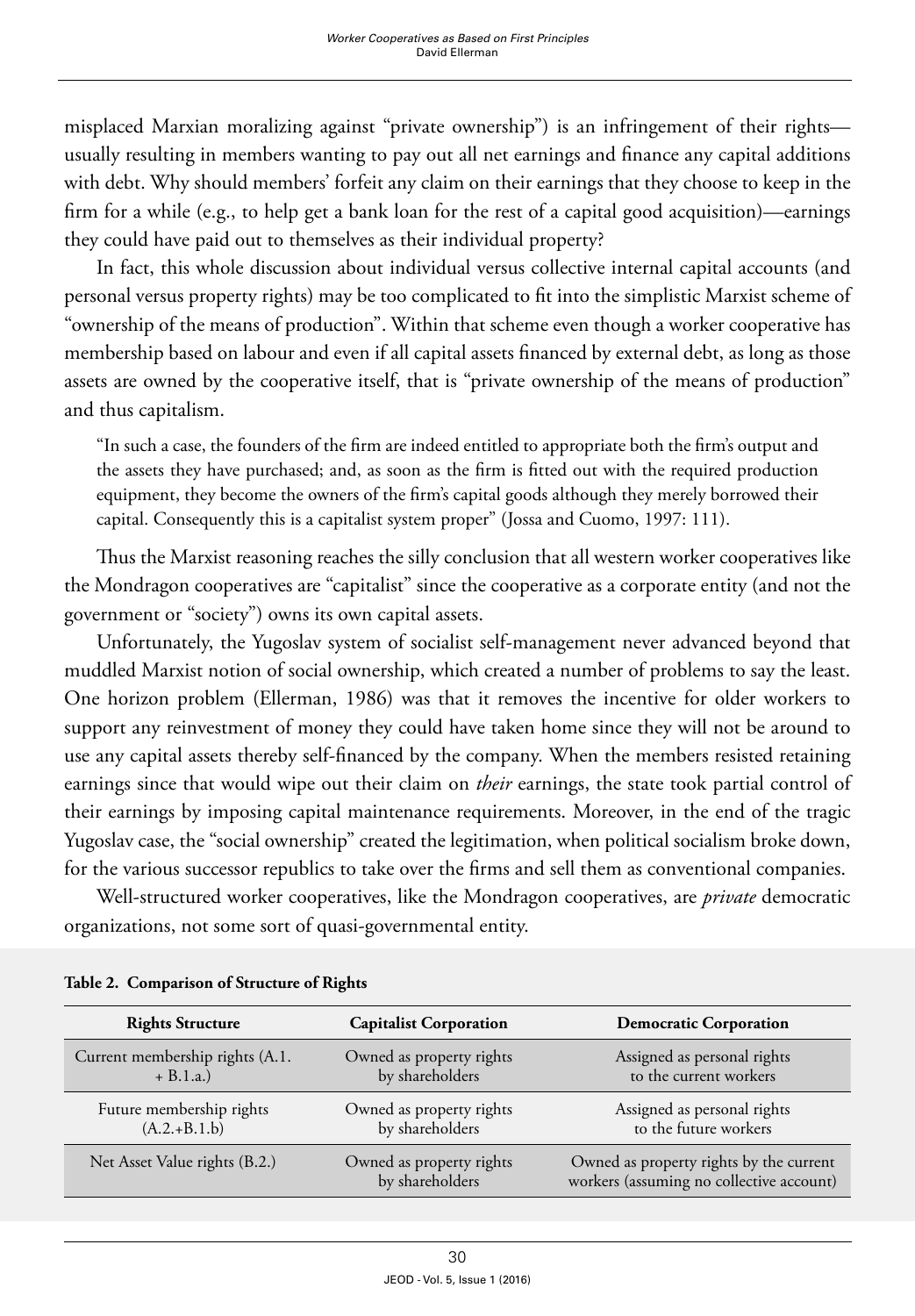In summary, we have seen how all the corporate ownership rights are rebundled and assigned in a democratic firm. The current voting and profit rights are bundled together as the *membership rights* attached to the functional role of working in the firm (in practical terms, usually after a certain probationary period) so the future voting and profit rights would go to future members, and the remaining net asset value rights are captured in the system of internal capital accounts held by the current members. The rights structure in the so-called "capitalist corporation" and the democratic corporation can now be compared point-by-point in the following table.

One important thing to notice is that in the democratic firm, the whole notion of the "ownership" of the company has evaporated. The old debate between private and social ownership of companies has been reframed. It is precisely the application of the private property principle to the *products* of labour that entails the company (implementing that responsibility principle) cannot itself be property. The membership rights are personal rights, not property rights, so a democratic company cannot itself be property. Similarly a democratic town or municipality may own property but is not itself a piece of property.

Hence, we have finally arrived at an analysis very different from the usual treatment of privately owned conventional firms versus worker cooperatives or democratic firms. The democratic firm is a democratic human organization, and it is quite muddled and misleading to describe it as a piece of property that is socially or commonly owned. And its "non-ownership" follows from the private property (responsibility) principle applied to the products of labour.

#### **5. Concluding Remarks**

We have suggested such a fundamental rethinking of the property rights issue. The current dominant economic system is in fact based on a violation of the principle on which private property is supposed to rest: the same "fruits of our labour" principle that is just the usual juridical principle of imputing legal responsibility in accordance with de facto responsibility. When private property is refounded on that just foundation, then economic enterprises would be re-constituted as democratic firms such as worker cooperatives that are democratic human organizations (not pieces of property to be privately or socially owned).

Re-constituting firms as workplace democracies would reverse the mother of all disconnects, the absentee ownership of companies on the stock market, that has institutionalized the cancer of social irresponsibility on an unprecedented scale, as exemplified in the American form of Wall Street capitalism. With people empowered in their own enterprises, they would then be able to follow their natural self-regard not to foul their own nests and their natural social sympathies to sustain their own geographical communities.